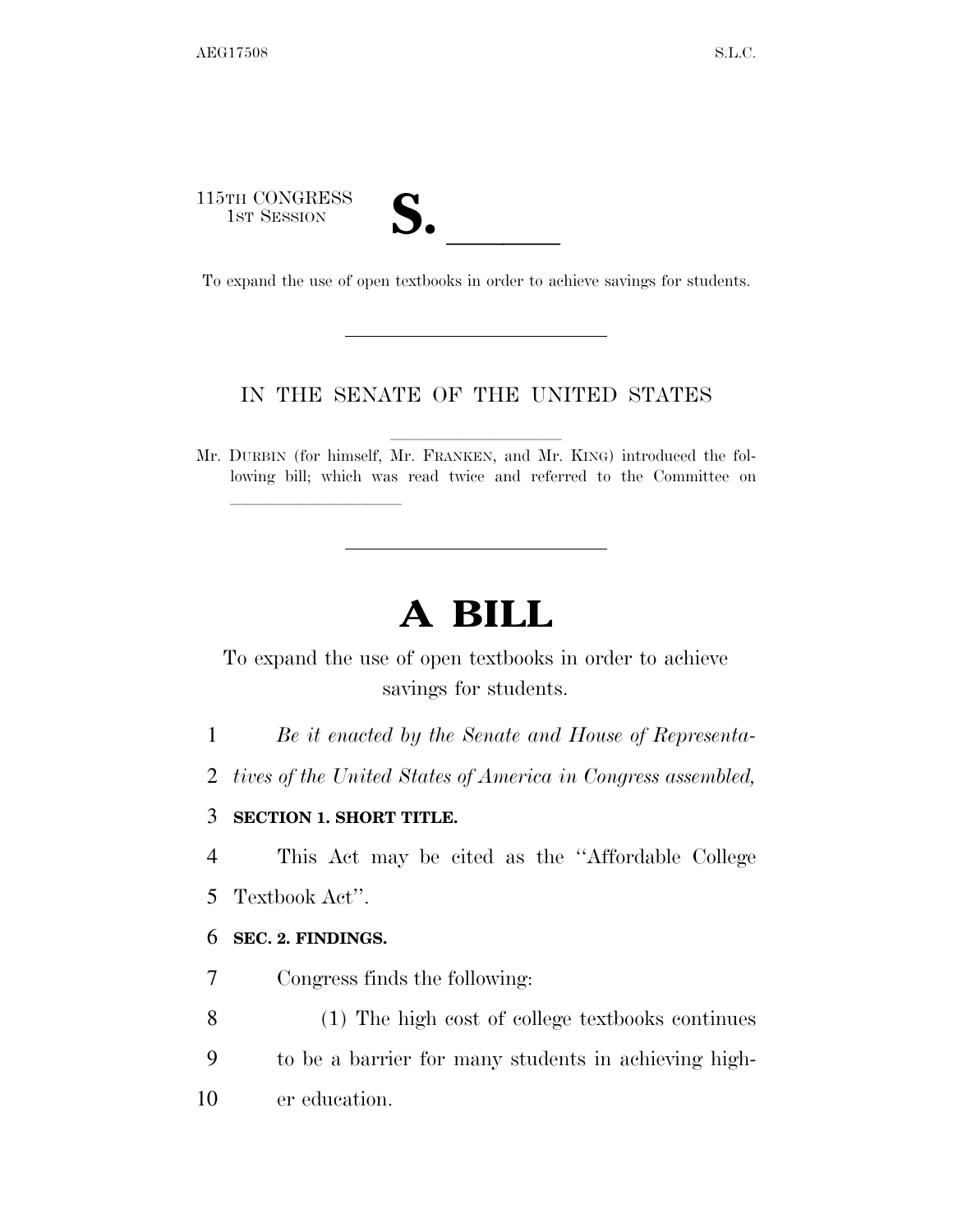(2) According to the College Board, during the 2016–2017 academic year, the average student budget for college books and supplies at 4-year pub-4 lie institutions of higher education was \$1,250.

 (3) The Government Accountability Office found that new textbook prices increased 82 percent between 2002 and 2012 and that although Federal efforts to increase price transparency have provided students and families with more and better informa-tion, more must be done to address rising costs.

 (4) The growth of the Internet has enabled the creation and sharing of digital content, including open educational resources that can be freely used by students, teachers, and members of the public.

 (5) According to the Student PIRGs, expanded use of open educational resources has the potential to save students more than a billion dollars annually.

 (6) Federal investment in expanding the use of open educational resources could significantly lower college textbook costs and reduce financial barriers to higher education, while making efficient use of taxpayer funds.

#### **SEC. 3. DEFINITIONS.**

In this Act: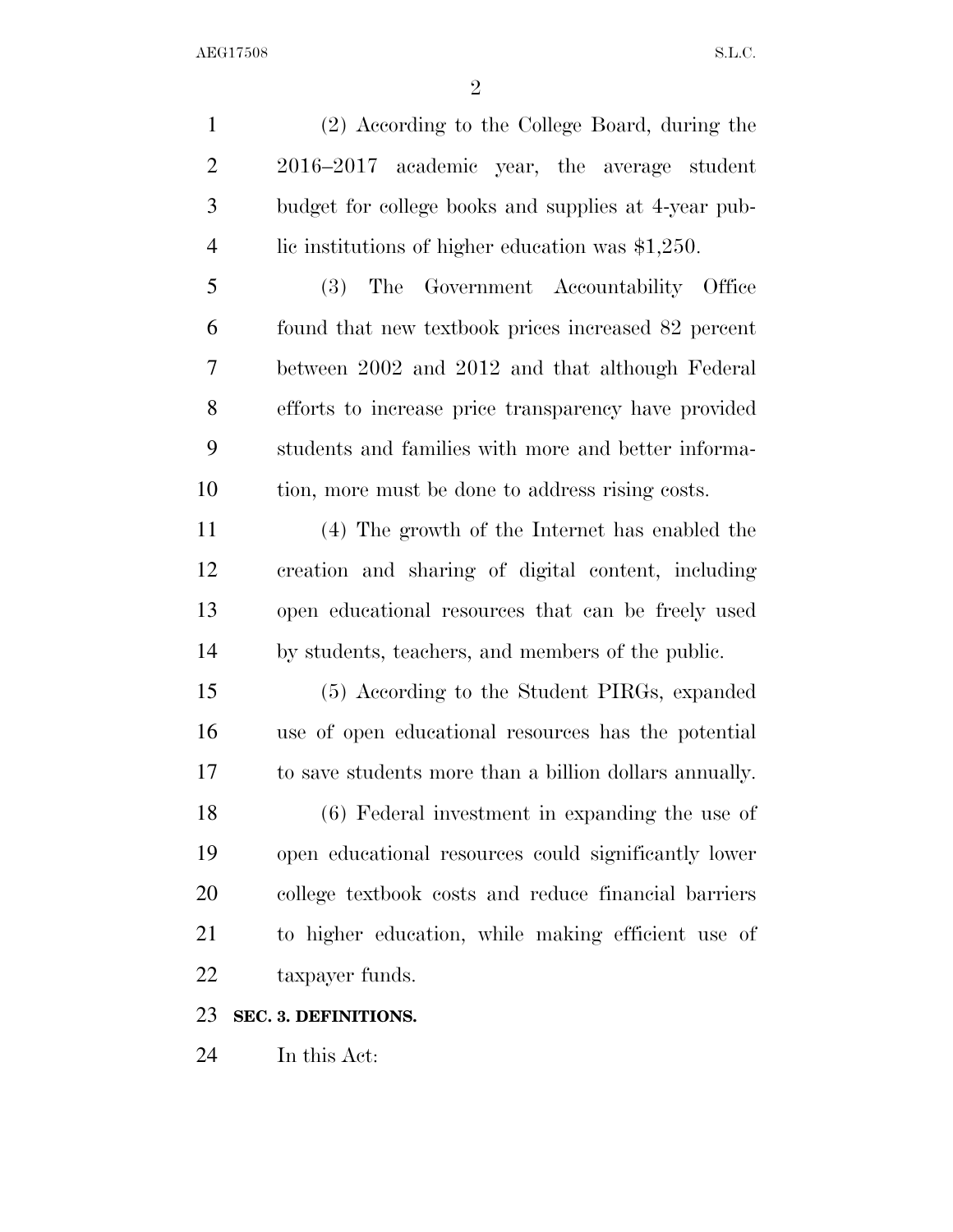(1) EDUCATIONAL RESOURCE.—The term ''edu- cational resource'' means an educational material that can be used in postsecondary instruction, in- cluding textbooks and other written or audiovisual works.

 (2) INSTITUTION OF HIGHER EDUCATION.—The term ''institution of higher education'' has the meaning given the term in section 101 of the Higher Education Act of 1965 (20 U.S.C. 1001).

 (3) OPEN EDUCATIONAL RESOURCE.—The term ''open educational resource'' means an educational resource that either resides in the public domain or has been released under an intellectual property li- cense that permits its free use, reuse, modification, and sharing with others.

 (4) OPEN TEXTBOOK.—The term ''open text- book'' means an open educational resource or set of open educational resources that either is a textbook or can be used in place of a textbook for a postsec-ondary course at an institution of higher education.

 (5) RELEVANT FACULTY.—The term ''relevant faculty'' means both tenure track and contingent faculty members who may be involved in the creation of open educational resources or the use of open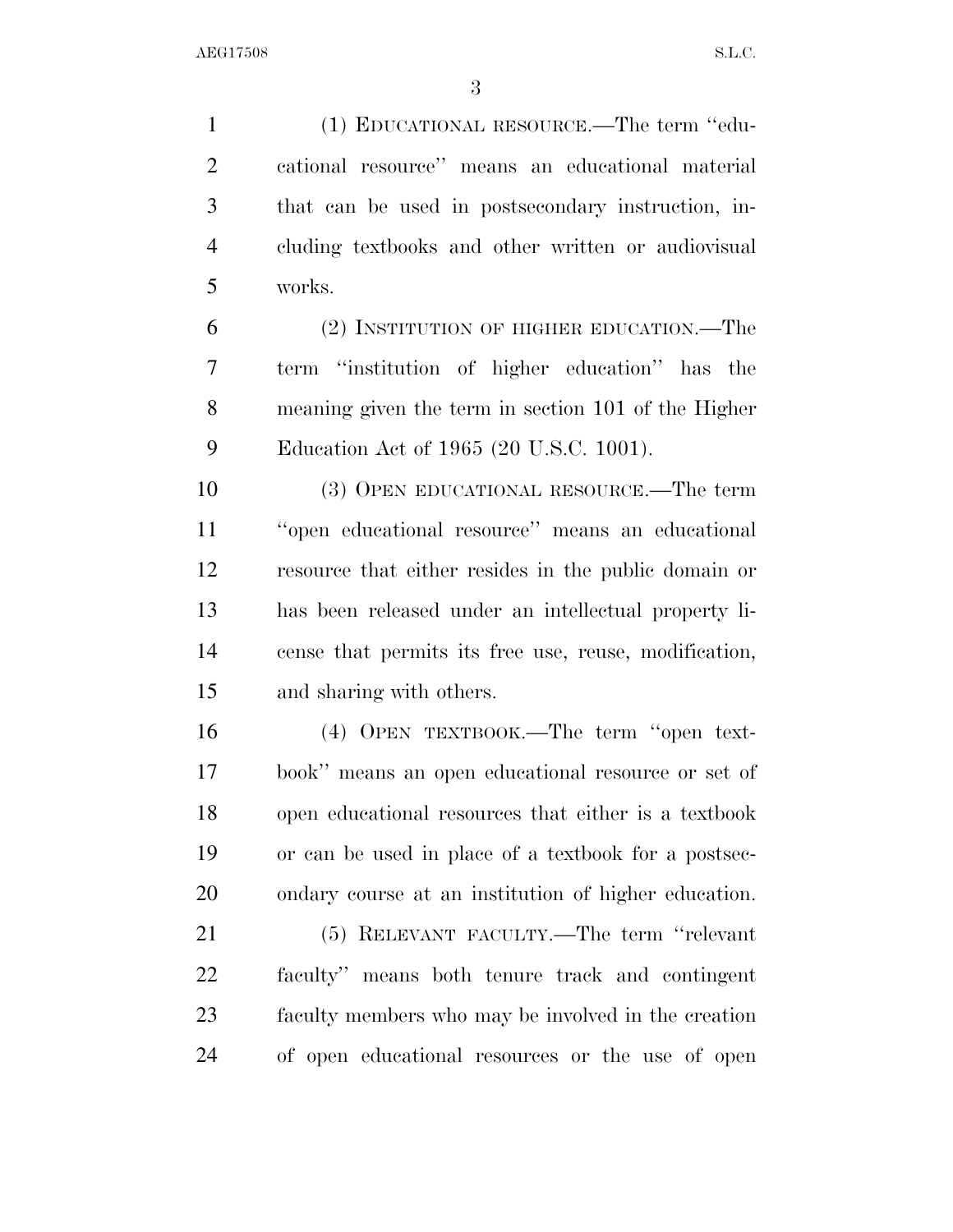AEG17508 S.L.C.

 educational resources created as part of the grant application.

 (6) SECRETARY.—The term ''Secretary'' means the Secretary of Education.

## **SEC. 4. GRANT PROGRAM.**

 (a) GRANTS AUTHORIZED.—From the amounts ap- propriated under subsection (i), the Secretary shall make grants, on a competitive basis, to eligible entities to sup- port projects that expand the use of open textbooks in order to achieve savings for students while maintaining or improving instruction and student learning outcomes.

 (b) ELIGIBLE ENTITY.—In this section, the term ''el- igible entity'' means an institution of higher education or group of institutions of higher education.

(c) APPLICATIONS.—

 (1) IN GENERAL.—Each eligible entity desiring a grant under this section, after consultation with relevant faculty, shall submit an application to the Secretary at such time, in such manner, and accom- panied by such information as the Secretary may 21 reasonably require.

 (2) CONTENTS.—Each application submitted under paragraph (1) shall include a description of the project to be completed with grant funds and—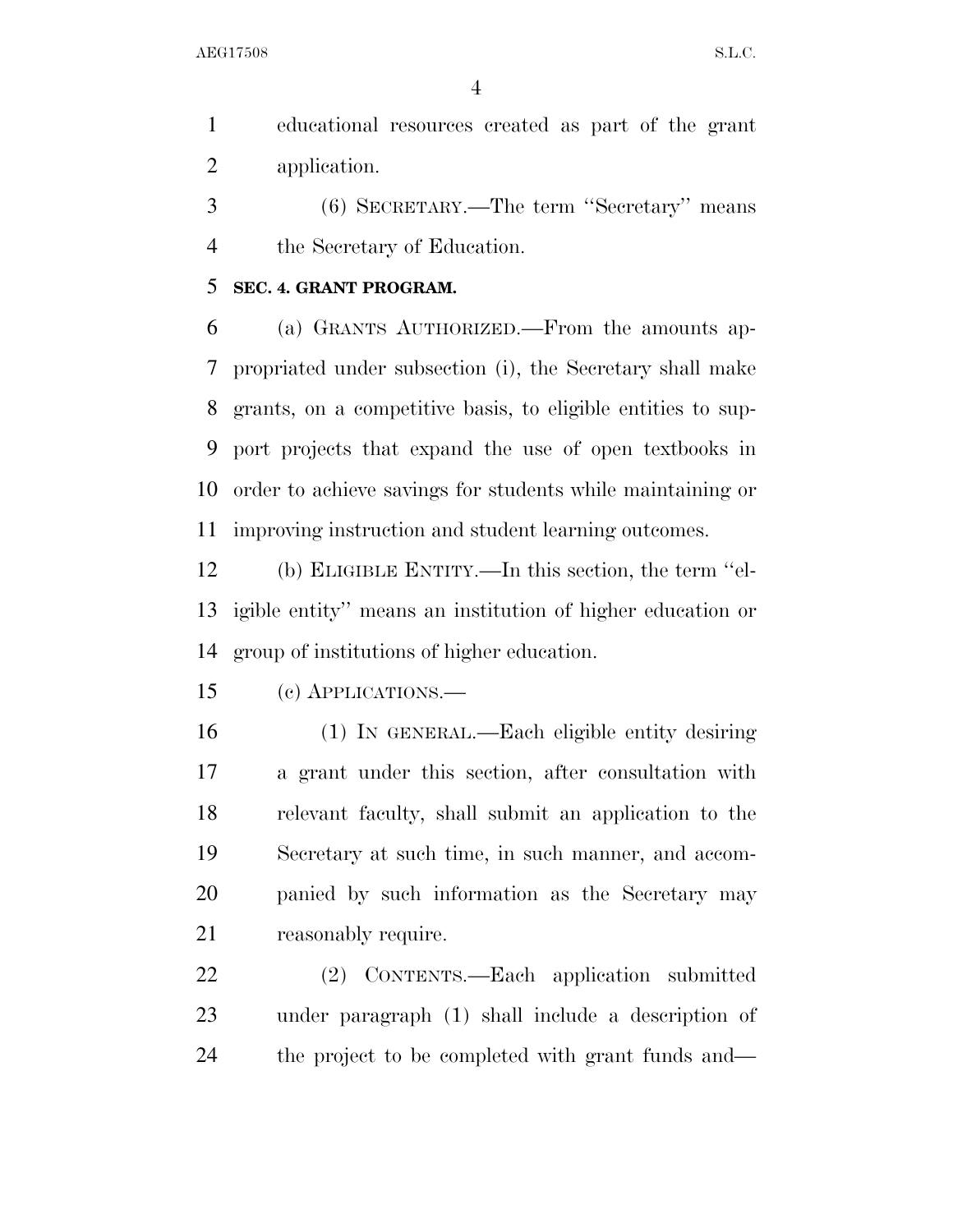| $\mathbf{1}$   | $(A)$ a plan for promoting and tracking the        |
|----------------|----------------------------------------------------|
| $\overline{2}$ | use of open textbooks in postsecondary courses     |
| 3              | offered by the eligible entity, including an esti- |
| $\overline{4}$ | mate of the projected savings that will be         |
| 5              | achieved for students;                             |
| 6              | (B) a plan for evaluating, before creating         |
| 7              | new open educational resources, whether exist-     |
| 8              | ing open educational resources could be used or    |
| 9              | adapted for the same purpose;                      |
| 10             | (C) a plan for quality review and review of        |
| 11             | accuracy of any open educational resources to      |
| 12             | be created or adapted through the grant;           |
| 13             | (D) a plan for assessing the impact of             |
| 14             | open textbooks on instruction and student          |
| 15             | learning outcomes at the eligible entity;          |
| 16             | $(E)$ a plan for disseminating information         |
| 17             | about the results of the project to institutions   |
| 18             | of higher education outside of the eligible enti-  |
| 19             | ty, including promoting the adoption of any        |
| 20             | open textbooks created or adapted through the      |
| 21             | grant; and                                         |
| 22             | $(F)$ a statement on consultation with rel-        |
| 23             | evant faculty, including those engaged in the      |
| 24             | creation of open educational resources, in the     |
| 25             | development of the application.                    |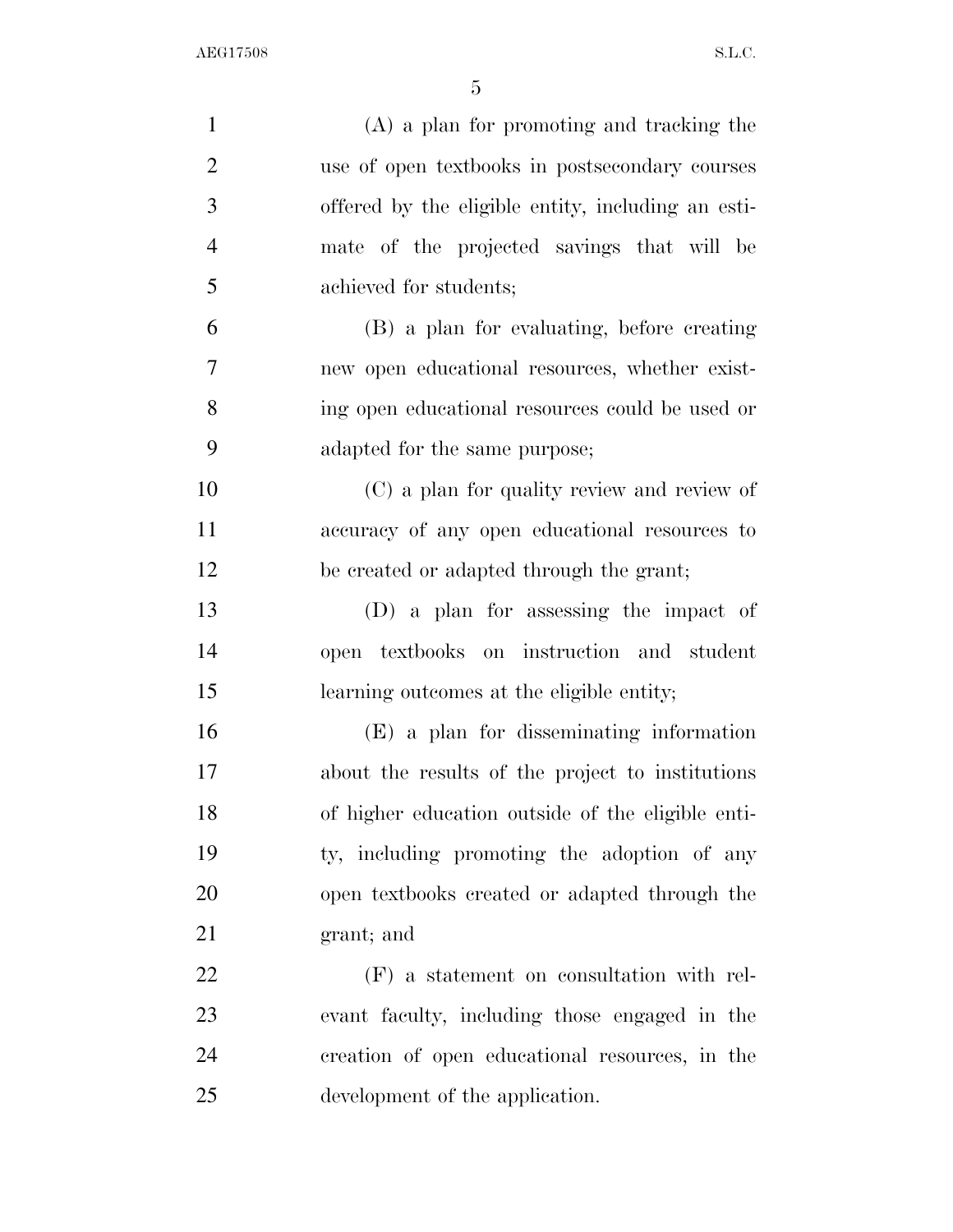(d) SPECIAL CONSIDERATION.—In awarding grants under this section, the Secretary shall give special consid- eration to applications that demonstrate the greatest po- tential to— (1) achieve the highest level of savings for stu- dents through sustainable expanded use of open textbooks in postsecondary courses offered by the el- igible entity; (2) expand the use of open textbooks at institu- tions of higher education outside of the eligible enti- ty; and (3) produce— (A) the highest quality open textbooks; (B) open textbooks that can be most easily utilized and adapted by faculty members at in- stitutions of higher education; (C) open textbooks that correspond to the highest enrollment courses at institutions of higher education; and (D) open textbooks created or adapted in partnership with entities, including campus bookstores, that will assist in marketing and 23 distribution of the open textbook. (e) USE OF FUNDS.—An eligible entity that receives a grant under this section shall use the grant funds to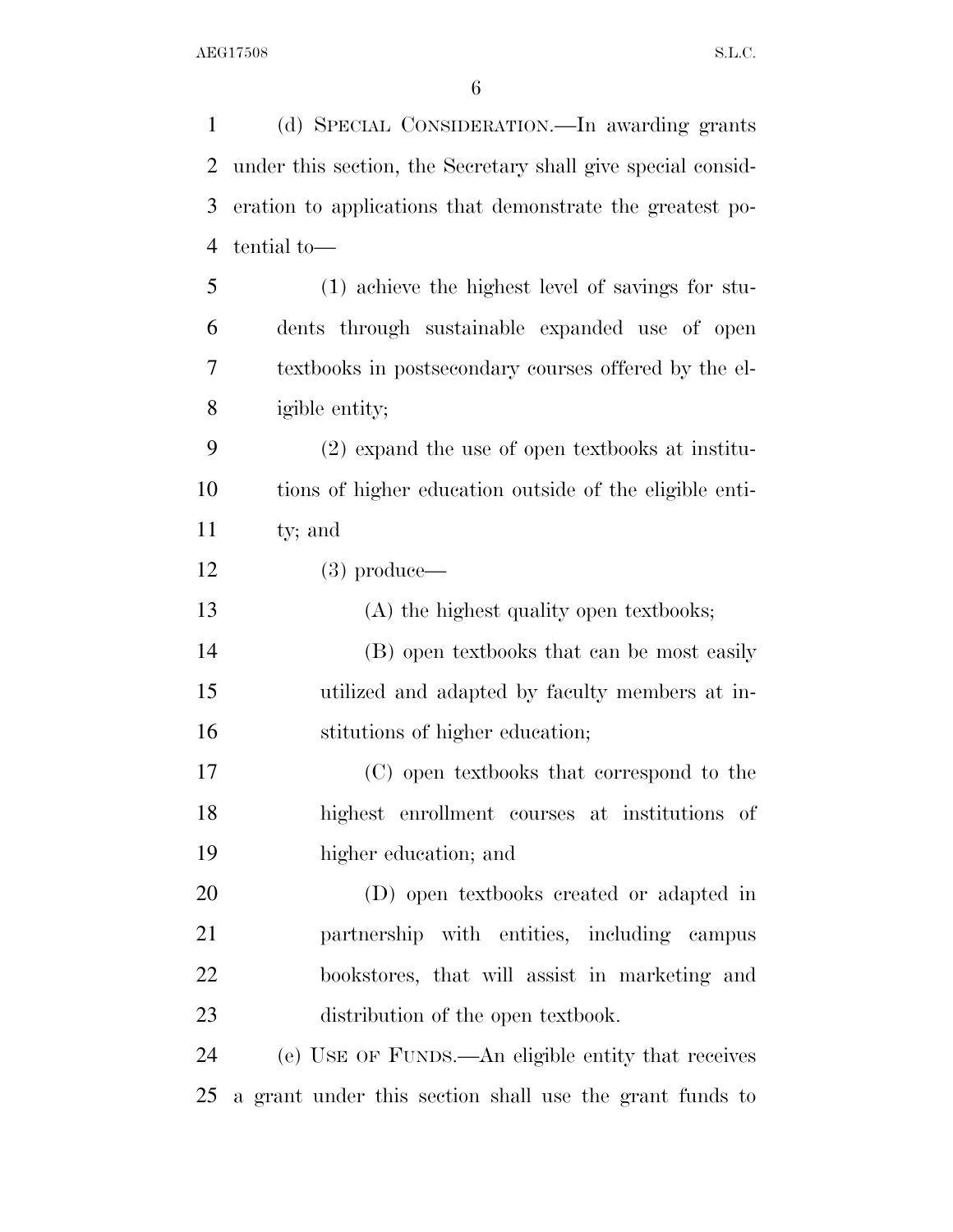carry out any of the following activities to expand the use of open textbooks:

 (1) Professional development for any faculty and staff members at institutions of higher edu- cation, including the search for and review of open textbooks.

 (2) Creation or adaptation of open educational resources, especially open textbooks.

 (3) Development or improvement of tools and informational resources that support the use of open textbooks, including accessible instructional mate-rials for students with disabilities.

 (4) Research evaluating the efficacy of the use of open textbooks for achieving savings for students and the impact on instruction and student learning outcomes.

 (5) Partnerships with other entities, including other institutions of higher education, for-profit or- ganizations, or nonprofit organizations, to carry out any of the activities described in paragraphs (1) 21 through  $(4)$ .

22 (f) LICENSE.—Educational resources created under subsection (e) shall be licensed under a nonexclusive, irrev-ocable license to the public to exercise any of the rights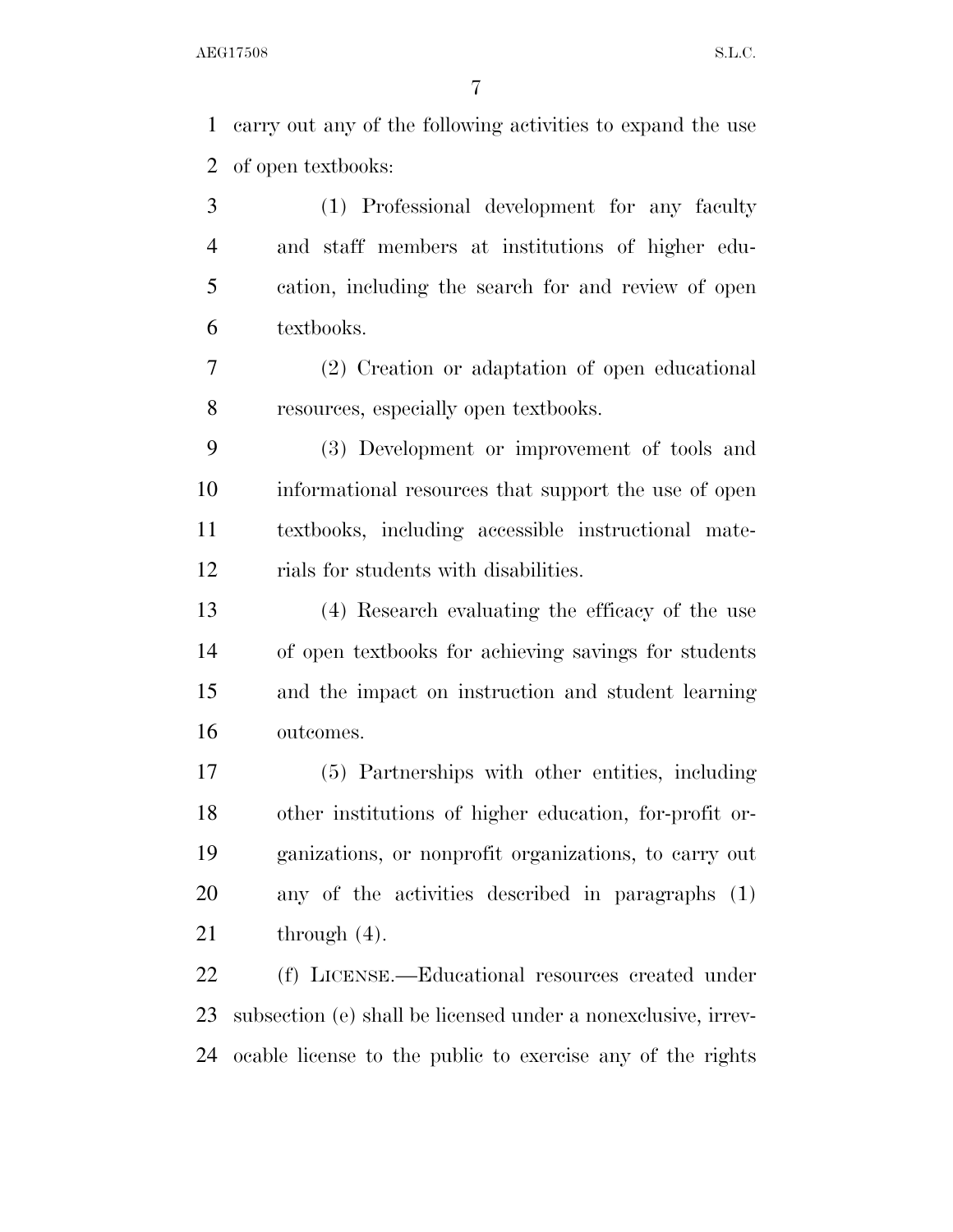AEG17508 S.L.C.

 under copyright conditioned only on the requirement that attribution be given as directed by the copyright owner. (g) ACCESS AND DISTRIBUTION.—The full and com- plete digital content of each educational resource created or adapted under subsection (e) shall be made available free of charge to the public— (1) on an easily accessible and interoperable website, which shall be identified to the Secretary by the eligible entity; and (2) in a machine readable, digital format that anyone can directly download, edit with attribution, and redistribute. (h) REPORT.—Upon an eligible entity's completion of a project supported under this section, the eligible entity shall prepare and submit a report to the Secretary regard- ing— (1) the effectiveness of the project in expanding the use of open textbooks and in achieving savings for students; (2) the impact of the project on expanding the use of open textbooks at institutions of higher edu- cation outside of the eligible entity; (3) educational resources created or adapted under the grant, including instructions on where the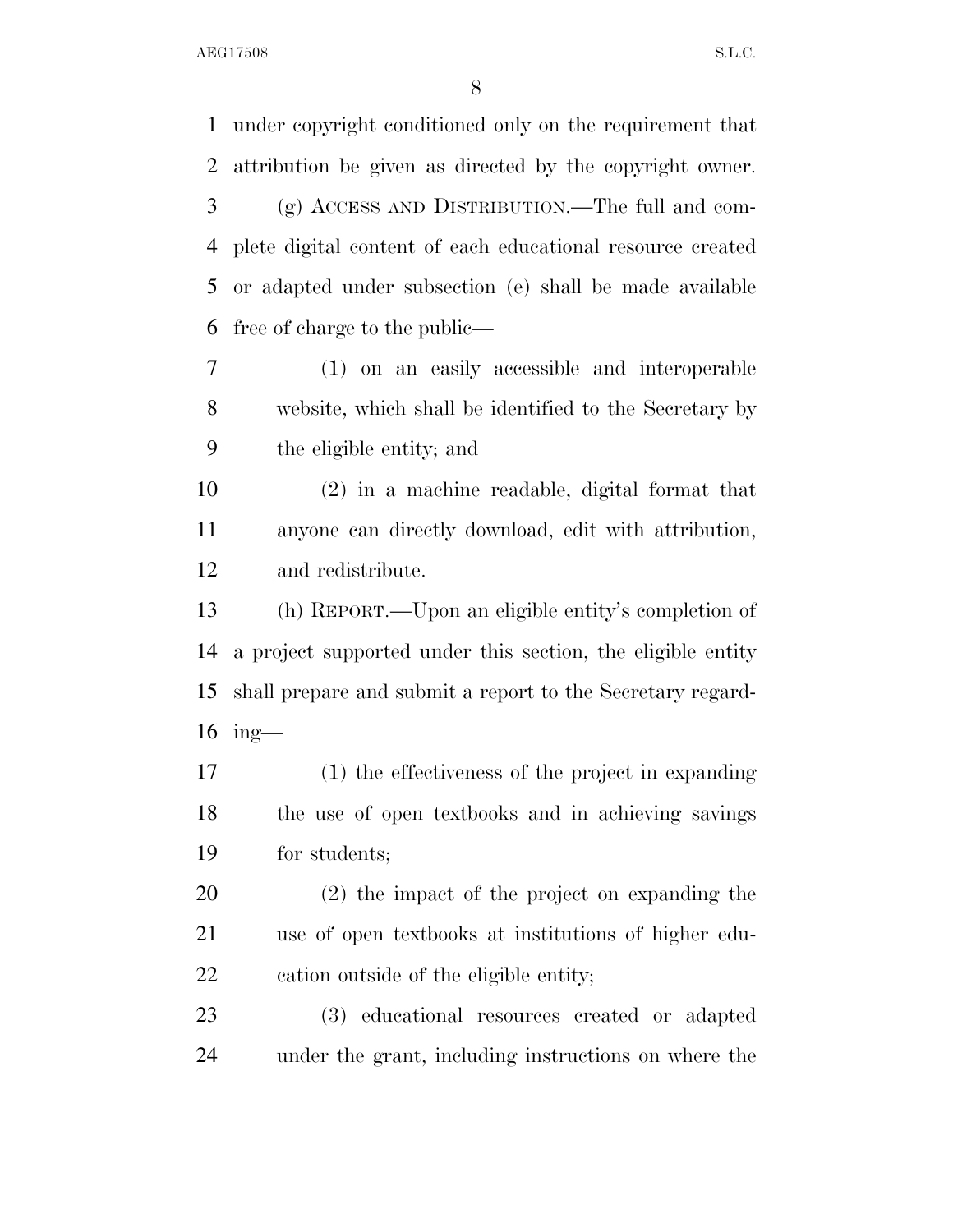| $\mathbf{1}$   | public can access each educational resource under               |
|----------------|-----------------------------------------------------------------|
| $\overline{2}$ | the terms of subsection $(g)$ ;                                 |
| 3              | (4) the impact of the project on instruction and                |
| $\overline{4}$ | student learning outcomes; and                                  |
| 5              | (5) all project costs, including the value of any               |
| 6              | volunteer labor and institutional capital used for the          |
| 7              | project.                                                        |
| 8              | (i) AUTHORIZATION OF APPROPRIATIONS.—There                      |
| 9              | are authorized to be appropriated to carry out this section     |
| 10             | such sums as are necessary for each of the 5 fiscal years       |
| 11             | succeeding the fiscal year during which this Act is enacted.    |
| 12             | SEC. 5. PRICE INFORMATION.                                      |
| 13             | Section 133(b) of the Higher Education Act of 1965              |
| 14             | $(20 \text{ U.S.C. } 1015b(b))$ is amended—                     |
| 15             | $(1)$ by striking paragraph $(6)$ ;                             |
| 16             | $(2)$ by redesignating paragraphs $(7)$ , $(8)$ , and           |
| 17             | $(9)$ , as paragraphs $(6)$ , $(7)$ , and $(8)$ , respectively; |
| 18             | and                                                             |
| 19             | $(3)$ in paragraph $(8)$ , as redesignated by para-             |
| 20             | $graph(2)$ —                                                    |
| 21             | (A) by striking subparagraphs (A) and                           |
| 22             | $(B)$ ; and                                                     |
| 23             | (B) by striking "a college textbook that—                       |
| 24             | " and inserting "a college textbook that may in-                |
| 25             | clude printed materials, computer disks, website                |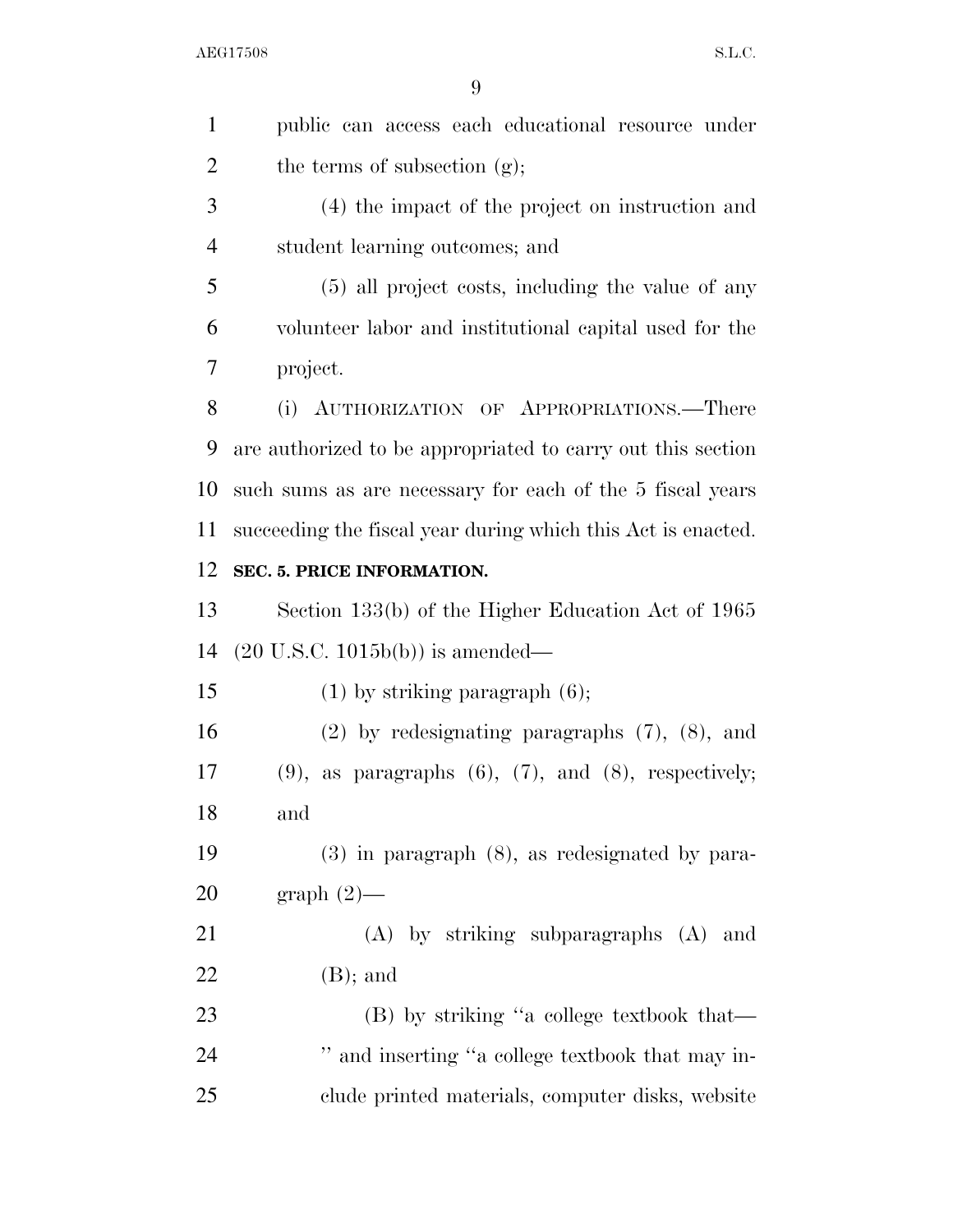access, and electronically distributed mate-rials.''.

#### **SEC. 6. SENSE OF CONGRESS.**

 It is the sense of Congress that institutions of higher education should encourage the consideration of open text- books by faculty within the generally accepted principles of academic freedom that establishes the right and respon- sibility of faculty members, individually and collectively, to select course materials that are pedagogically most ap-propriate for their classes.

#### **SEC. 7. REPORT TO CONGRESS.**

 Not later than 2 years after the date of enactment of this Act, the Secretary shall prepare and submit a re- port to the Committee on Health, Education, Labor, and Pensions of the Senate and the Committee on Education and the Workforce of the House of Representatives detail-ing—

- (1) the open textbooks created or adapted under this Act;
- 20 (2) the adoption of such open textbooks;
- (3) the savings generated for students, States, and the Federal Government through the use of open textbooks; and

 (4) the impact of open textbooks on instruction and student learning outcomes.